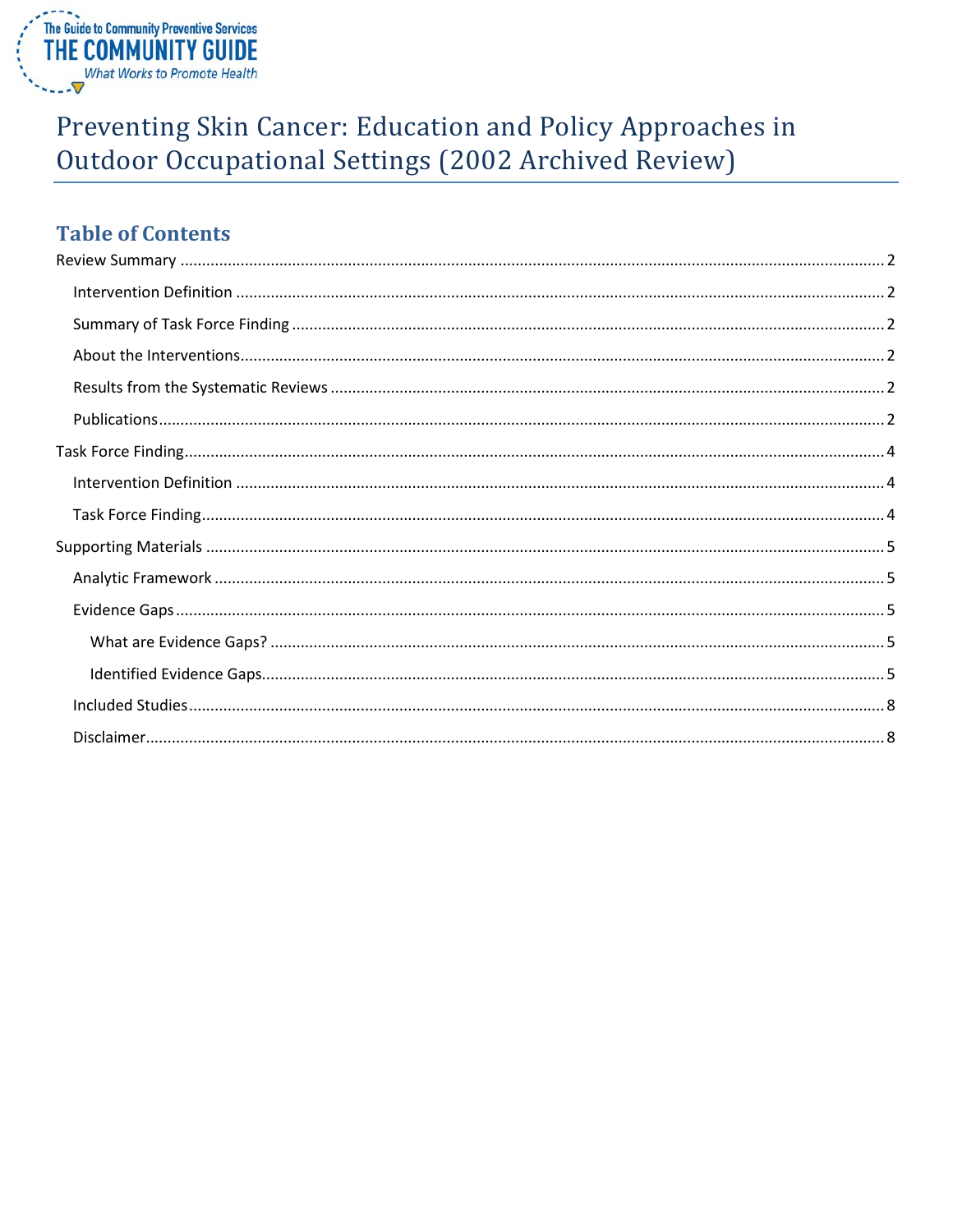

## **Review Summary**

### <span id="page-1-1"></span><span id="page-1-0"></span>**Intervention Definition**

Educational and policy approaches to improve sun-protective behaviors among adults in work settings seek to improve "covering up" behavior, specifically, wearing protective clothing such as a shirt, long pants, and hat, or to increase shade use or staying out of the sun during peak UV hours. These single component and multicomponent interventions are designed to change behavior by increasing sun-protective knowledge, attitudes, intentions.

### <span id="page-1-2"></span>**Summary of Task Force Finding**

The Community Preventive Services Task Force finds insufficient evidence to determine the effectiveness of educational and policy approaches in outdoor occupational settings in increasing the sun-protective behavior of covering up or seeking shade, or in decreasing the incidence of sunburn and UV exposure, because the limited number of available reports showed inconsistent findings.

### <span id="page-1-3"></span>**About the Interventions**

- Interventions included one or more of the following:
	- o Surveys and questionnaires to assess knowledge, attitudes, beliefs, intentions, and behaviors
	- o Sun-safety training of safety officers, managers, or outdoor recreation and swimming pool staff
	- o Peer leader modeling of sun-safe behaviors
	- o Education using didactic instruction or brochures
	- o Sun-safety lessons
	- o Interactive activities
	- o Provision or promotion of sun-protective gear or products (e.g., wide brimmed hats, sunscreen)
	- o Screening assessments by dermatologists

Sunscreen use was considered a secondary outcome. This means that a change in sunscreen use alone would not result in a Task Force recommendation.

### <span id="page-1-4"></span>**Results from the Systematic Reviews**

Eight studies qualified for the review.

- Only two studies measured key behavioral or health outcomes.
- Effects on attitudes or beliefs were inconsistent (5 studies).

These results are based on a systematic review of all available studies led by scientists from CDC's Division of Cancer Prevention and Control with input from a team of specialists in systematic review methods and experts in research, practice and policy related to preventing skin cancer.

### <span id="page-1-5"></span>**Publications**

CDC. [Preventing skin cancer. Findings of the Task Force on Community Preventive Services on reducing exposure to](http://www.cdc.gov/mmwr/preview/mmwrhtml/rr5215a1.htm)  [ultraviolet light](http://www.cdc.gov/mmwr/preview/mmwrhtml/rr5215a1.htm) [www.cdc.gov/mmwr/preview/mmwrhtml/rr5215a1.htm]. *MMWR* 2003;52(RR-15):1–12.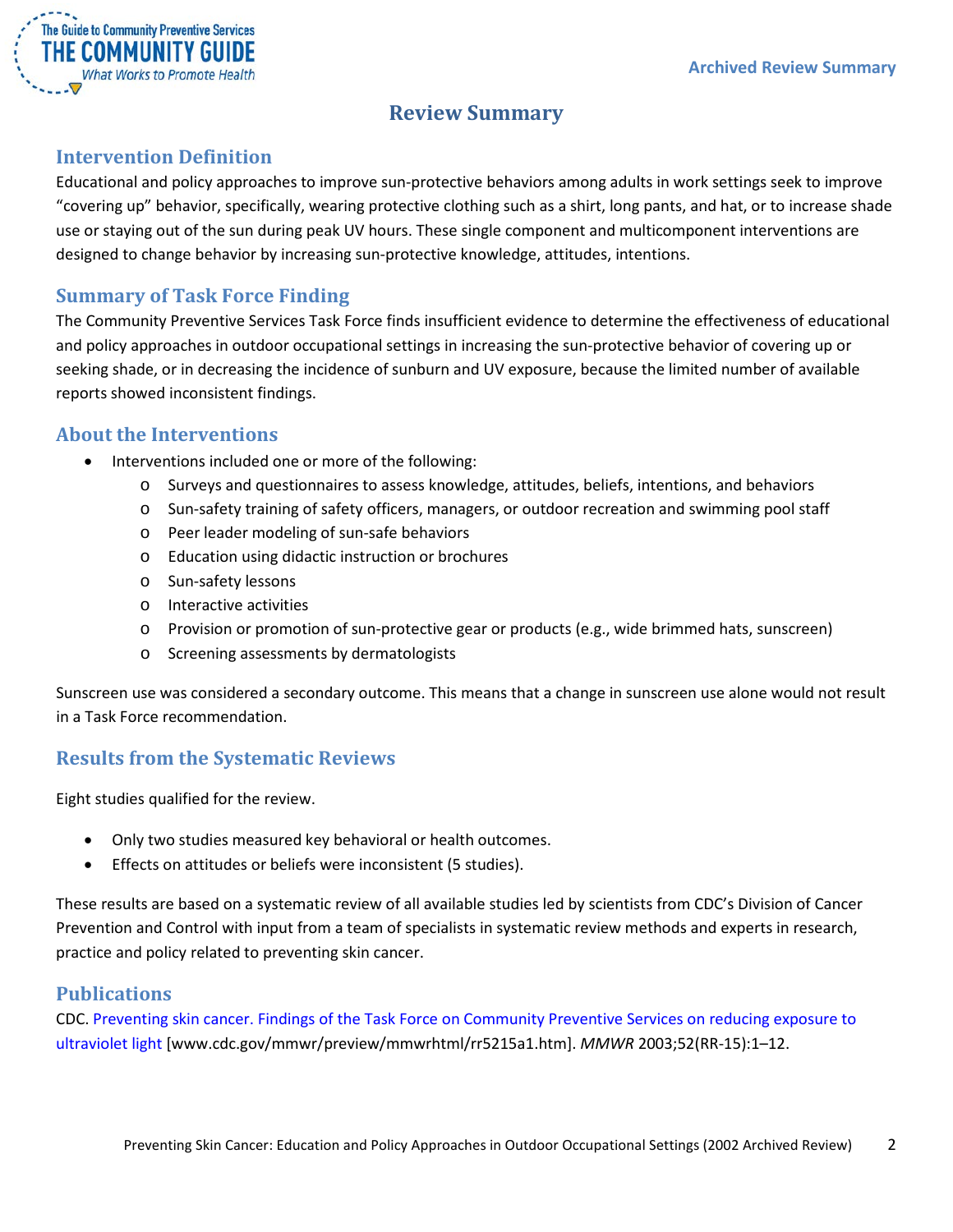

Saraiya M, Glanz K, Briss PA, et al. [Interventions to prevent skin cancer by reducing exposure to ultraviolet radiation: a](http://www.thecommunityguide.org/cancer/skin/ca-skin-AJPM-evrev-reduce-exposure.pdf)  [systematic review](http://www.thecommunityguide.org/cancer/skin/ca-skin-AJPM-evrev-reduce-exposure.pdf) [www.thecommunityguide.org/cancer/skin/ca-skin-AJPM-evrev-reduce-exposure.pdf]. *Am J Prev Med* 2004;27(5):422-66.

Task Force on Community Preventive Services. [Recommendations to prevent skin cancer by reducing exposure to](http://www.thecommunityguide.org/cancer/skin/ca-skin-AJPM-recs-reduce-exposure.pdf)  [ultraviolet radiation](http://www.thecommunityguide.org/cancer/skin/ca-skin-AJPM-recs-reduce-exposure.pdf) [www.thecommunityguide.org/cancer/skin/ca-skin-AJPM-recs-reduce-exposure.pdf]. *Am J Prev Med* 2004;27(5):467-70.

Task Force on Community Preventive Services. [Cancer](http://www.thecommunityguide.org/cancer/Cancer.pdf) [www.thecommunityguide.org/cancer/Cancer.pdf]. In: Zaza S, Briss PA, Harris KW, eds. *The Guide to Community Preventive Services: What Works to Promote Health?* Atlanta (GA): Oxford University Press;2005:143-87 (Out of Print).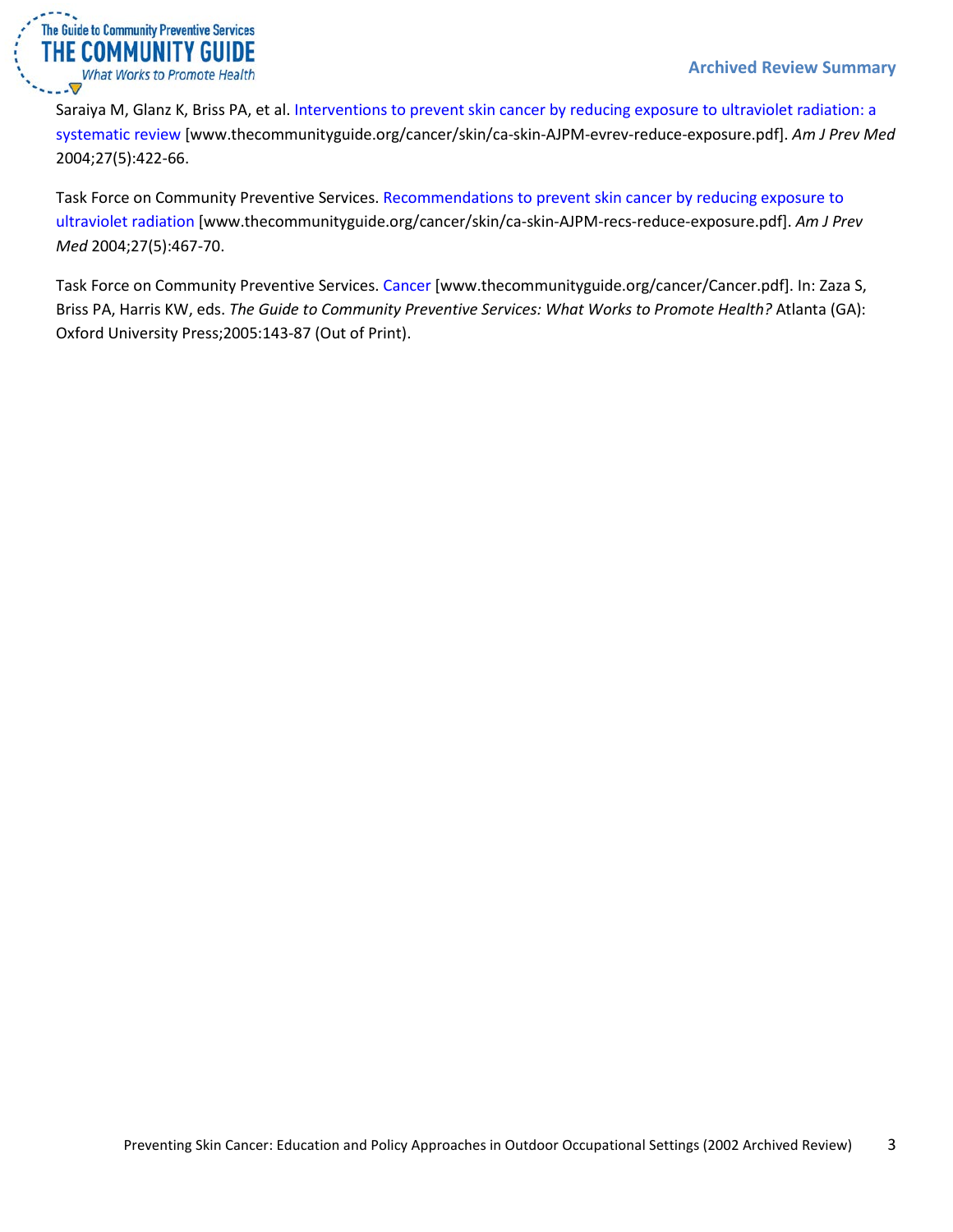<span id="page-3-0"></span>

### **Task Force Finding**

### <span id="page-3-1"></span>**Intervention Definition**

In 1991, more than 8% of the U.S. workforce primarily worked outdoors, making outdoor workers a crucial audience for sun protection programs. Occupational groups that work outdoors have been found to have high rates of nonmelanoma skin cancer, and outdoor workers may receive up to 6–8 times the dose of UV radiation that indoor workers receive. They have also been found to have low levels of sun protection.

### <span id="page-3-2"></span>**Task Force Finding (July 2002)\***

The Task Force found insufficient evidence to determine the effectiveness of interventions in occupational settings in increasing the sun-protective behaviors of covering up or seeking shade, or in decreasing the incidence of sunburn and UV exposure, because the limited number of available reports showed inconsistent findings.

\*From the following publication:

Task Force on Community Preventive Services. [Recommendations to prevent skin cancer by reducing exposure to](http://www.thecommunityguide.org/cancer/skin/ca-skin-AJPM-recs-reduce-exposure.pdf)  [ultraviolet radiation](http://www.thecommunityguide.org/cancer/skin/ca-skin-AJPM-recs-reduce-exposure.pdf) [www.thecommunityguide.org/cancer/skin/ca-skin-AJPM-recs-reduce-exposure.pdf]. *Am J Prev Med* 2004;27(5):467-70.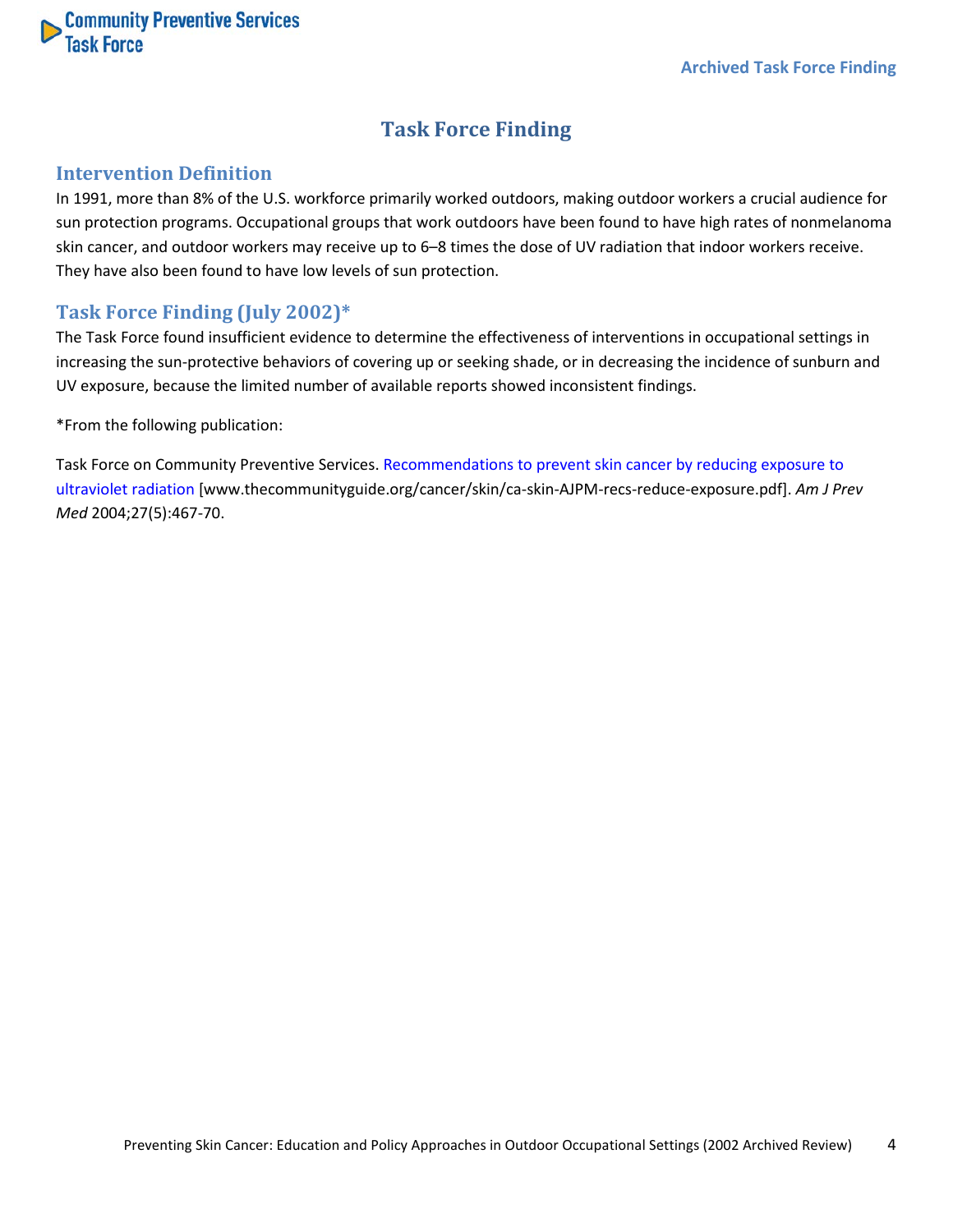

# **Supporting Materials**

### <span id="page-4-1"></span><span id="page-4-0"></span>**Analytic Framework**

### **A Conceptual Approach to Prevention of Skin Cancer through Interventions to Reduce UV Light**



\*Improvements in sunscreen use alone would not result in a recommendation outcome (see full MMWR report)

### <span id="page-4-2"></span>**Evidence Gaps**

### <span id="page-4-3"></span>**What are Evidence Gaps?**

Each Community Preventive Services Task Force (Task Force) review identifies critical evidence gaps—areas where information is lacking. Evidence gaps can exist whether or not a recommendation is made. In cases when the Task Force finds insufficient evidence to determine whether an intervention strategy works, evidence gaps encourage researchers and program evaluators to conduct more effectiveness studies. When the Task Force recommends an intervention, evidence gaps highlight missing information that would help users determine if the intervention could meet their particular needs. For example, evidence may be needed to determine where the intervention will work, with which populations, how much it will cost to implement, whether it will provide adequate return on investment, or how users should structure or deliver the intervention to ensure effectiveness. Finally, evidence may be missing for outcomes different from those on which the Task Force recommendation is based.

### <span id="page-4-4"></span>**Identified Evidence Gaps**

### *Design and Analysis Considerations*

• All of the designs included in this review have important strengths and weaknesses.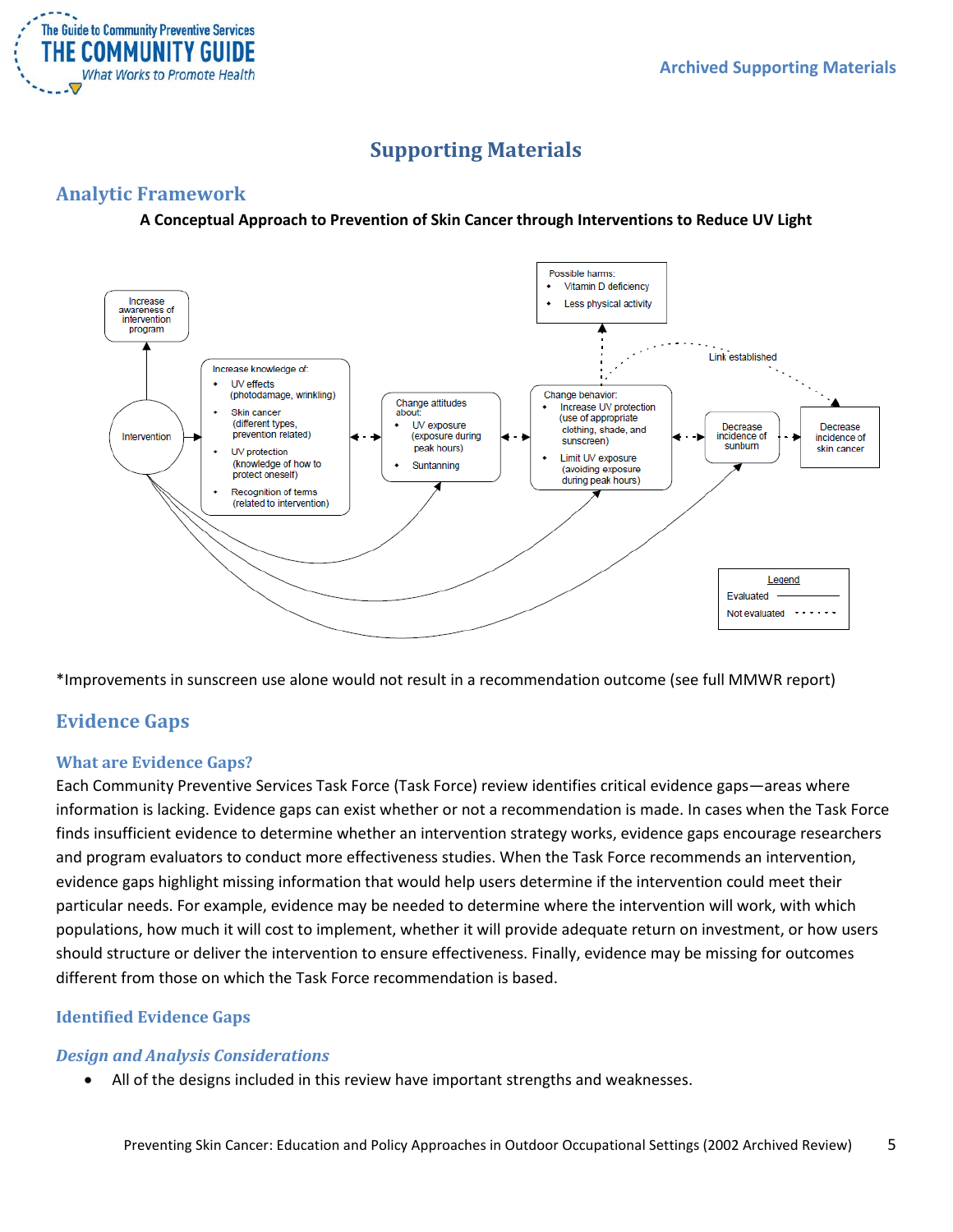

- Additional diverse approaches are worth pursuing, in terms of study design and execution, and with attention both to internal and external validity.
- Consistently rigorous analytic methods are needed, and future studies should control for relevant confounders, such as risk levels and weather conditions.

### *Description of Target Population and Context*

- Several reports in this area of research did not contain basic descriptions of the intervention or population.
- In many instances, the distribution of the population by race and ethnicity or sun sensitivity was not described.
- Many of the settings could have been better described.
- Better descriptions are needed of annual UV exposure in the places in which studies were conducted.
- Better descriptions of these important issues would help assess the likely applicability of the findings or explain any variability of effects.

### *Description of Intervention*

- It was difficult to disentangle what specific intervention components were, or how much emphasis there was on primary prevention (versus early detection) or on promoting use of sunscreen versus on covering-up or sunavoidance behaviors.
- Further information is needed on which attributes of the interventions contribute most to intervention effectiveness or ineffectiveness (e.g., do policy components or education components contribute more to intervention effectiveness; what are the central "active ingredients" in complex interventions).
- Describing intervention characteristics in greater detail might also help practitioners replicate successes.

### *Duration of Interventions and Length of Follow up*

• Given the seasonality of sun-protective behaviors and the importance of encouraging habitual as opposed to short-term behavior change, a longer follow-up is crucial.

### *Intervention Quality*

- An encouraging trend can be seen in increasing use of formative research and pre-testing of interventions before they are implemented.
- Mediating factors deserve greater attention and need to be correlated with behavior changes. To date, few studies in this area of research have reported on both mediating factors and behavioral or health outcomes.
- A need also exists to develop measures of the effects of environmental and policy change strategies. Few interventions addressed policy or environmental changes and in those that did, the effects of the policy or environmental components could not be disentangled from other aspects of the intervention.

### *Measurement of Exposure*

- Few studies reported process evaluation data, which can help to assess how much of the intervention was actually implemented.
- Improvement in this area would be helpful, especially for interventions of longer duration and increased complexity.

### *Measurement of Outcomes*

• More behavioral and health outcomes need to be examined.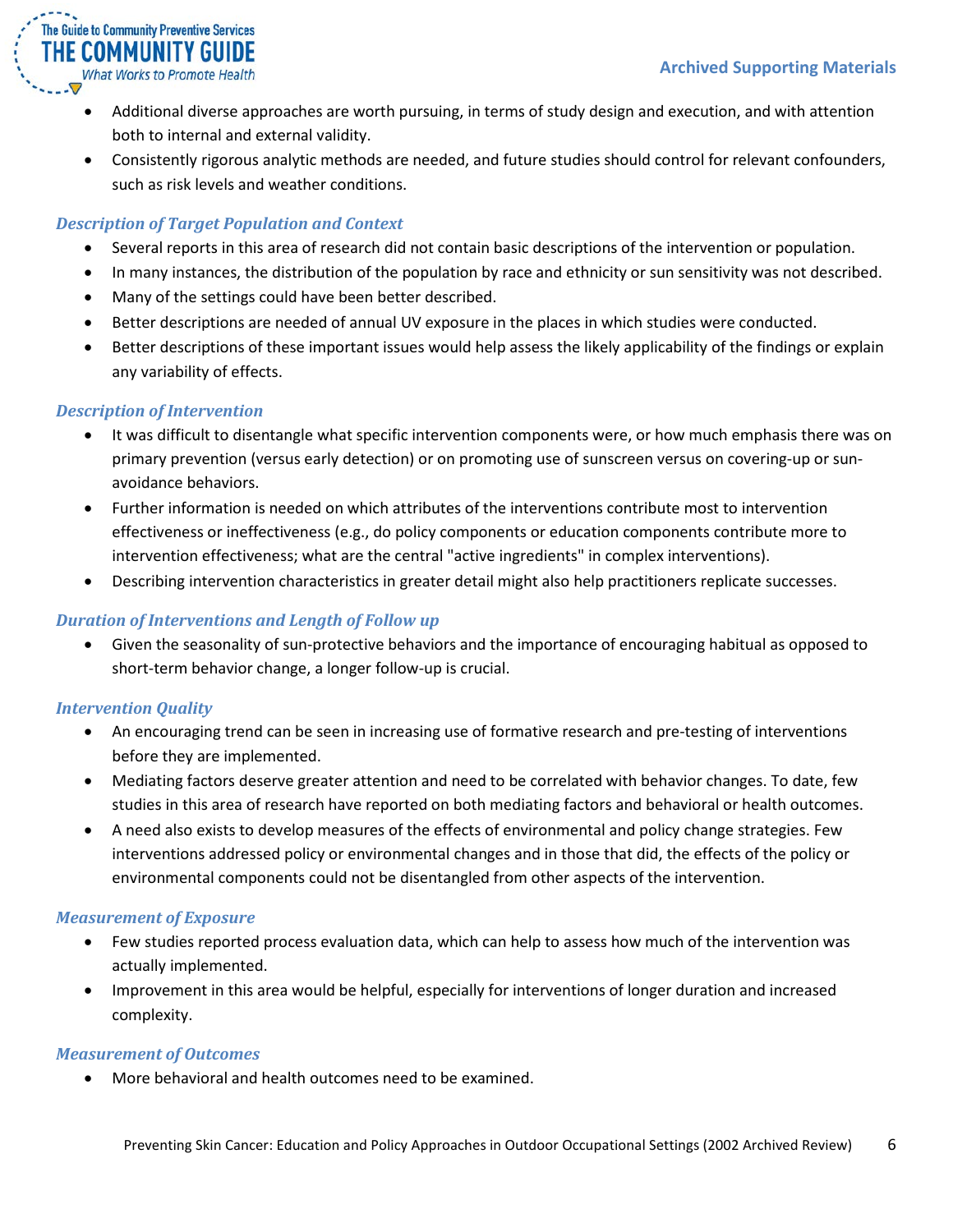

- o Given recent concerns about the adequacy of sunscreen as a sole protective strategy, additional behavioral and health outcomes should also be measured.
- o Outcomes need to be similar to evaluate effectiveness.
- o Measurement of specific sun-protective behaviors is important.
- o More interventions with a greater focus on covering up and sun- avoidance, and a decreased emphasis on sunscreen use are needed.
- Given recent research findings on the effectiveness of sunscreens, more detailed research on sunscreen use is needed.
	- o Are higher SPF sunscreens being used?
	- o Does sunscreen use extend the amount of time out in the sun?
- How do different sun-protective behaviors interact (e.g., does seeking shade make wearing sunscreen or a hat unnecessary)?
- Further work is needed to increase consistency between at least a core set of behavior change measures that can be used to compare and contrast study results.

### *Research Needs and Work in Progress*

The field of behavior change for skin cancer prevention has progressed significantly, but important areas for further advancement exist. As outlined above, these include design, measurement, better description of interventions, development of a better understanding of how environmental and policy interventions work, and studies in multiethnic populations. The use of new communication technology and international collaborations can make significant contributions in these areas. The team hopes that the availability of systematic reviews that identify both progress to date and the remaining gaps will help to reduce the gaps in available research.

- **Specific Research Issues.** Although most of the evidence gaps described above were general and could explain why most setting specific categories did not produce sufficient evidence to determine effectiveness, a few research issues were specific to the setting or target group.
- **Interventions for Secondary Schools.** More studies are needed to examine sun-protective behaviors of adolescents and young adults, and to determine what kind of approach might work best in this population, especially given the low baseline prevalence of sun-protective behaviors.
- **Interventions in Occupational Settings.** Studies that target the most common outdoor occupational workers mail carriers, agricultural workers, landscapers, horticulturists, foresters, construction workers, telephone line workers, commercial fishery workers, land surveyors and mappers, oil field workers, amusement park attendants, and athletes—are needed.
- **Interventions in Healthcare Settings.** Almost all studies in this category examined the counseling behavior of the provider and not the patient. More studies that examine the behavioral or health outcome of the end user—the patient—are needed. In this small subset of studies, the provider was most often a physician or a physician-intraining, but studies examining the role of the nonphysician provider would help identify whether counseling skills to change behavior might be better suited for providers with the time and skills, such as a nurse or a health educator. Additionally, more studies are needed to examine healthcare system studies oriented directly to patients.
- **Interventions for Parents and Caregivers.** Studies are needed to examine the effect of interventions on nonparental caregivers, as it is becoming increasingly common for children to be cared for by nonparental caregivers while both parents are at work outside the home.

Preventing Skin Cancer: Education and Policy Approaches in Outdoor Occupational Settings (2002 Archived Review) 7